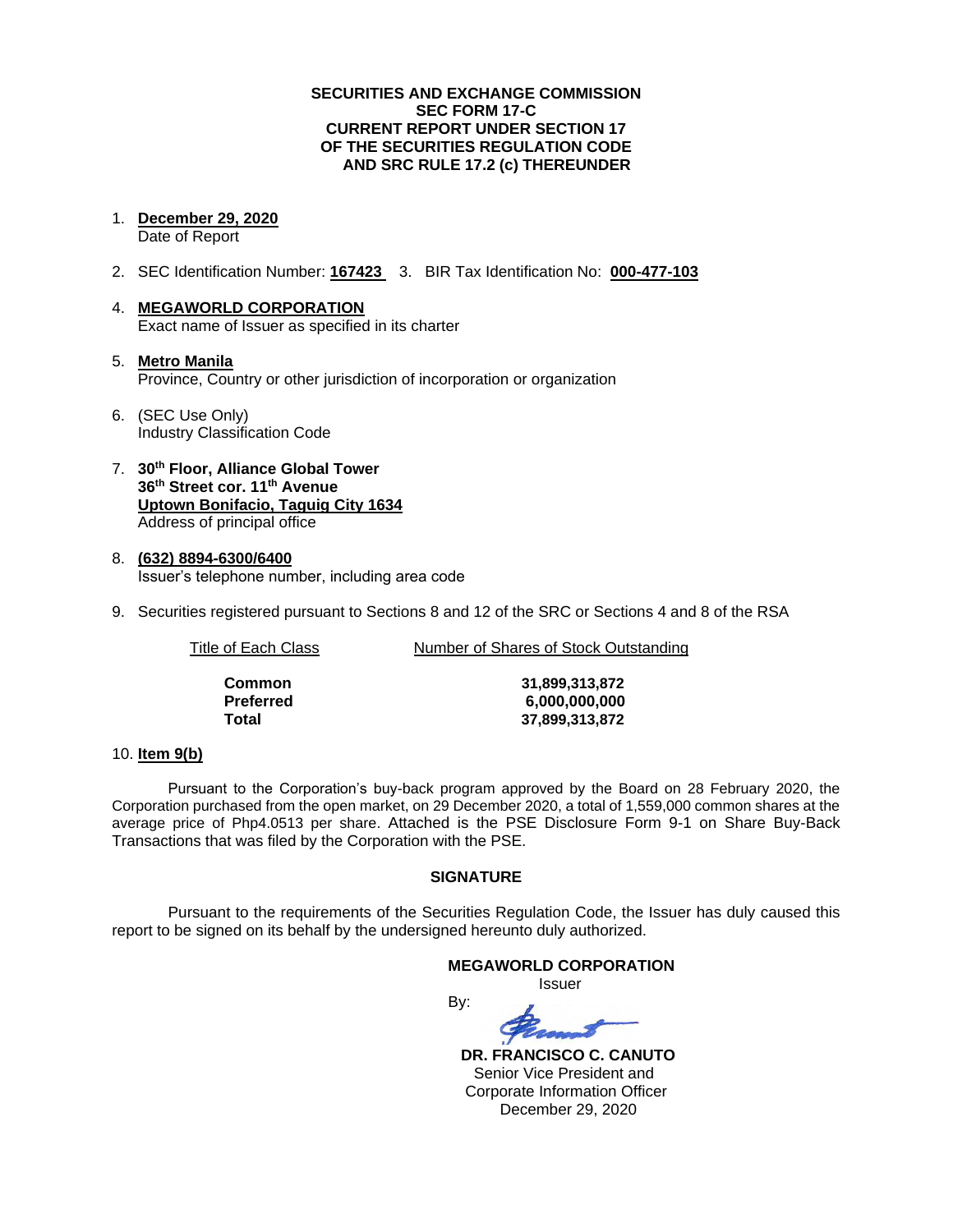# **SECURITIES AND EXCHANGE COMMISSION SEC FORM 17-C**

# **CURRENT REPORT UNDER SECTION 17 OF THE SECURITIES REGULATION CODE AND SRC RULE 17.2(c) THEREUNDER**

| 1. Date of Report (Date of earliest event reported)<br>Dec 29, 2020                                                                                                    |                                                                             |  |  |  |  |  |
|------------------------------------------------------------------------------------------------------------------------------------------------------------------------|-----------------------------------------------------------------------------|--|--|--|--|--|
| 2. SEC Identification Number                                                                                                                                           |                                                                             |  |  |  |  |  |
| 167423                                                                                                                                                                 |                                                                             |  |  |  |  |  |
| 3. BIR Tax Identification No.                                                                                                                                          |                                                                             |  |  |  |  |  |
| 000-477-103                                                                                                                                                            |                                                                             |  |  |  |  |  |
| 4. Exact name of issuer as specified in its charter                                                                                                                    |                                                                             |  |  |  |  |  |
| <b>MEGAWORLD CORPORATION</b>                                                                                                                                           |                                                                             |  |  |  |  |  |
| 5. Province, country or other jurisdiction of incorporation                                                                                                            |                                                                             |  |  |  |  |  |
| <b>Metro Manila</b>                                                                                                                                                    |                                                                             |  |  |  |  |  |
| 6. Industry Classification Code(SEC Use Only)                                                                                                                          |                                                                             |  |  |  |  |  |
| 7. Address of principal office<br>30th Floor, Alliance Global Tower 36th Street cor. 11th Avenue Uptown Bonifacio,<br><b>Taguig City</b><br><b>Postal Code</b><br>1634 |                                                                             |  |  |  |  |  |
| 8. Issuer's telephone number, including area code                                                                                                                      |                                                                             |  |  |  |  |  |
| (632) 8894-6300/6400                                                                                                                                                   |                                                                             |  |  |  |  |  |
| 9. Former name or former address, if changed since last report                                                                                                         |                                                                             |  |  |  |  |  |
| N/A                                                                                                                                                                    |                                                                             |  |  |  |  |  |
| 10. Securities registered pursuant to Sections 8 and 12 of the SRC or Sections 4 and 8 of the RSA                                                                      |                                                                             |  |  |  |  |  |
| <b>Title of Each Class</b>                                                                                                                                             | Number of Shares of Common Stock Outstanding and Amount of Debt Outstanding |  |  |  |  |  |
| Common                                                                                                                                                                 | 31,899,313,872                                                              |  |  |  |  |  |
| Preferred                                                                                                                                                              | 6,000,000,000                                                               |  |  |  |  |  |
|                                                                                                                                                                        | 11. Indicate the item numbers reported herein                               |  |  |  |  |  |
| Item $9(b)$                                                                                                                                                            |                                                                             |  |  |  |  |  |

The Exchange does not warrant and holds no responsibility for the veracity of the facts and representations contained in all corporate disclosures, including financial reports. All data contained herein are prepared and submitted by the disclosing party to the Exchange, and are disseminated solely for purposes of information. Any questions on the data contained herein should be addressed directly to the Corporate Information Officer of the disclosing party.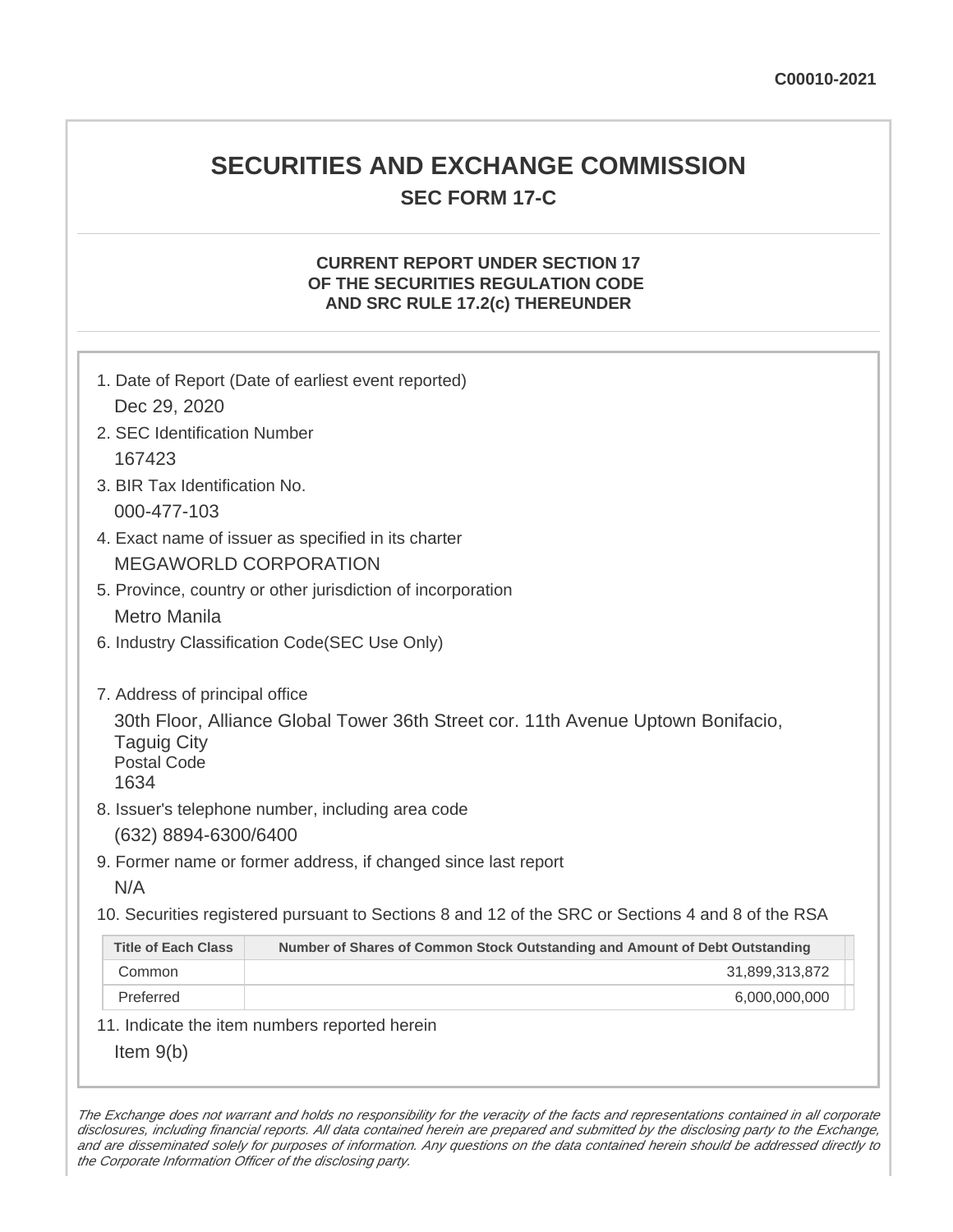

# **Megaworld Corporation MEG**

## **PSE Disclosure Form 9-1 - Share Buy-Back Transactions References: Section 9 of the Revised Disclosure Rules**

**Subject of the Disclosure**

Share Buy-Back Transactions

**Background/Description of the Disclosure**

Pursuant to the Corporation's buy-back program approved by the Board on 28 February 2020, the Corporation purchased from the open market, on 29 December 2020, a total of 1,559,000 common shares at the average price of Php4.0513 per share.

### **Type of Securities**

- **☑** Common
- □ Preferred N/A
- D Others N/A

### **Details of Share Buy-Back Transaction(s)**

| Date of Transaction | <b>Number of Shares Purchased</b> | <b>Price Per Share</b> |
|---------------------|-----------------------------------|------------------------|
| Dec 29, 2020        | 1,306,000                         | 4.0700                 |
| Dec 29, 2020        | 8,000                             | 4.0000                 |
| Dec 29, 2020        | 10,000                            | 3.9900                 |
| Dec 29, 2020        | 28,000                            | 3.9800                 |
| Dec 29, 2020        | 61,000                            | 3.9600                 |
| Dec 29, 2020        | 76,000                            | 3.9500                 |
| Dec 29, 2020        | 55,000                            | 3.9400                 |
| Dec 29, 2020        | 5,000                             | 3.9300                 |
| Dec 29, 2020        | 7,000                             | 3.9200                 |
| Dec 29, 2020        | 3,000                             | 3.9100                 |
|                     | 1,559,000                         |                        |

#### **Effects on Number of Shares**